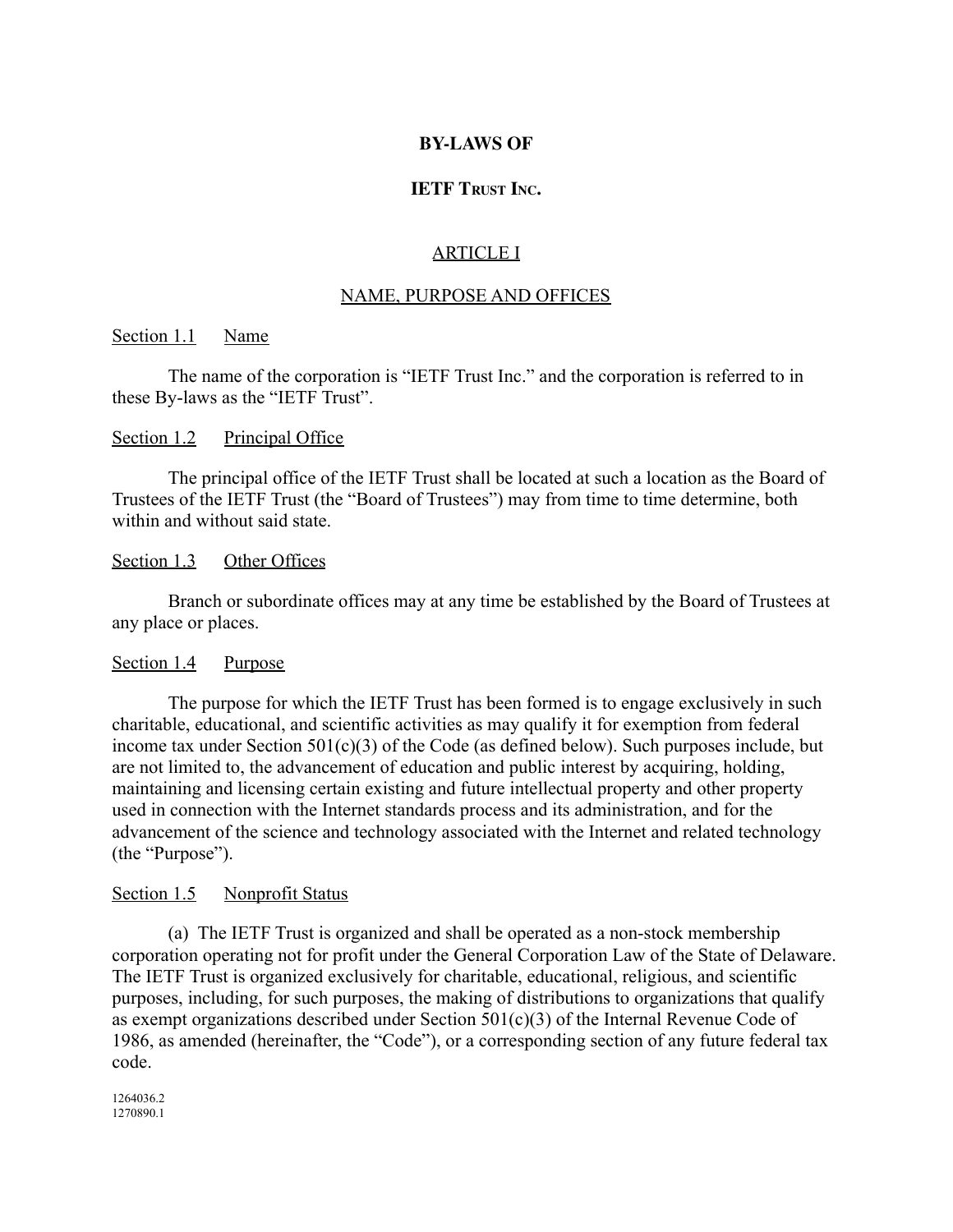(b) The Board of Trustees may, in its sole discretion, elect to seek exemption from Federal taxation for the IETF Trust pursuant to Section 501(a) of the Code. In the event that such exemption is sought and until such time, if ever, as such exemption is denied or lost, the IETF Trust shall not knowingly engage directly or indirectly in any activity that it believes would be likely to invalidate its status as an organization exempt from federal income taxation under Section 501(a) of the Code as an organization described in Section 501(c)(3) of the Code. All references to the Code contained herein are deemed to include corresponding provisions of any future United States Internal Revenue Law.

(c) In the event that such exemption is obtained and until such time, if ever, as such exemption is denied or lost: (i) no part of the net earnings of the IETF Trust shall inure to the benefit of, or be distributable to, any member of its Board of Trustees, its officers, or other private persons, except that the IETF Trust shall be authorized and empowered to pay reasonable compensation for services rendered and to make payments and distributions in furtherance of the Purpose; (ii) no substantial part of the activities of the IETF Trust shall be the carrying on of propaganda or otherwise attempting to influence legislation, and the IETF Trust shall not participate or intervene in (including the publication or distribution of statements) any political campaign on behalf of (or in opposition to) any candidate for public office; (iii) the IETF Trust shall be operated and organized exclusively for charitable, religious, educational, literary, and scientific purposes, within the meaning of Section  $501(c)(3)$  of the Code; and (iv) notwithstanding any other provisions of these By-laws, the IETF Trust shall not carry on any other activities not permitted to be carried on (A) by an organization exempt from federal income tax under Section  $501(c)(3)$  of the Code, or (B) by an organization contributions to which are deductible under Section 170(c)(2) of the Code.

# Section 1.6 Additional Definitions

As used in these Bylaws, the following terms shall have the indicated meanings:

"Beneficiary" means the IETF or any successor in that role to the IETF appointed in conformance with Section 5.1 below.

"IESG" means the Internet Engineering Steering Group as constituted in accordance with IESG internal document RFC 2026 and any duly approved successor documents thereto.

"Assets" means the IPR and other assets conveyed to the IETF by the Former IETF Trust and, subject to the provisions of Article V, any additional property and rights that may be contributed or assigned to the IETF Trust or otherwise become a part of the IETF Trust including without limitation any property, rights or derivative works created using any of the foregoing or other Assets which are assigned to the IETF Trust in accordance with these Bylaws.

"IETF NomCom" means the IETF Nominating Committee as constituted in accordance with BCP 10 and any duly approved successor documents thereto.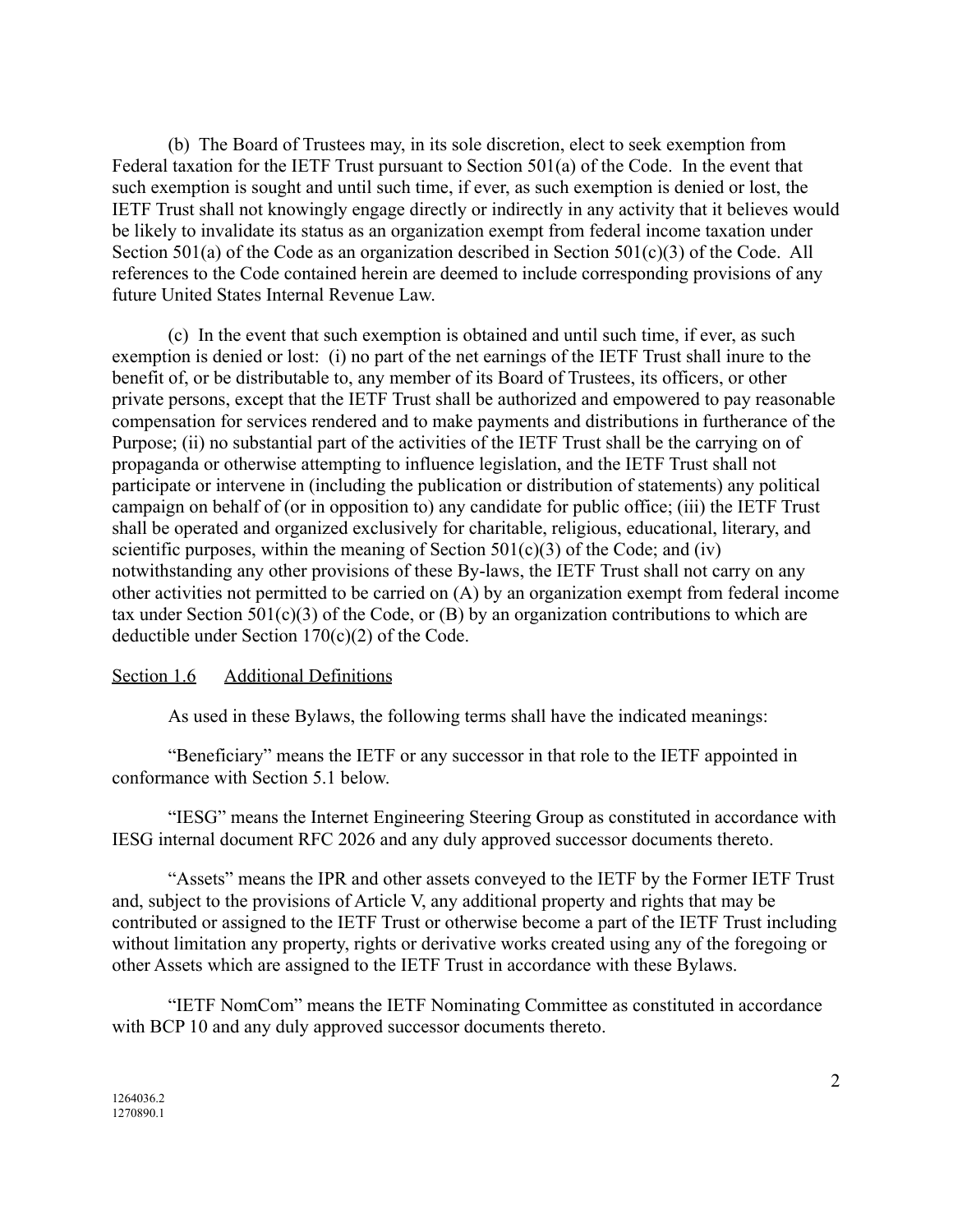"Former IETF Trust" means the IETF Trust of that name initially established as a Virginia IETF Trust on December 15, 2005 by and among the IETF Trust for National Research Initiatives, the Internet Society, the Internet Engineering Task Force, and the initial trustees under such trust.

"IPR" means the property and rights as described and/or listed on Schedule A attached hereto, including intellectual property, domain names and other property listed thereon.

"ISOC" means the Internet Society, a District of Columbia non-profit corporation.

"Nominating Organizations" means the IETF NomCom, IESG, and ISOC.

"RFC" means a document so designated and produced by the IETF, the Internet Architecture Board (IAB), the Internet Research Task Force (IRTF), or independent submitters under the aegis of any of the foregoing.

"Person" means an individual, corporation, partnership, limited liability company, association, Foundation or other entity or organization or governmental authority.

"Purpose" means the purpose set forth in Section 1.4 above.

"Settlor" means either of CNRI or ISOC, and "Settlors" means both CNRI and ISOC.

# ARTICLE II

#### MEMBERS

#### Section 2.1 Members

The Board of Trustees of the IETF Trust shall be the members of the IETF Trust and no one shall be a member of the IETF Trust unless such person is a Trustee. If a person ceases to be a Trustee of the IETF Trust for any reason, such person shall also cease to be a member of the IETF Trust at the same time.

#### ARTICLE IV

#### TRUSTEES

### Section 4.1 Powers

The business and affairs of the IETF Trust shall be managed by its Board of Trustees, which shall be, and shall possess all of the powers of, the "Governing Body" of the IETF Trust as a non-stock membership corporation under Delaware General Corporation Law. The Board of Trustees may exercise all powers of the IETF Trust and do all such lawful acts and things as are

3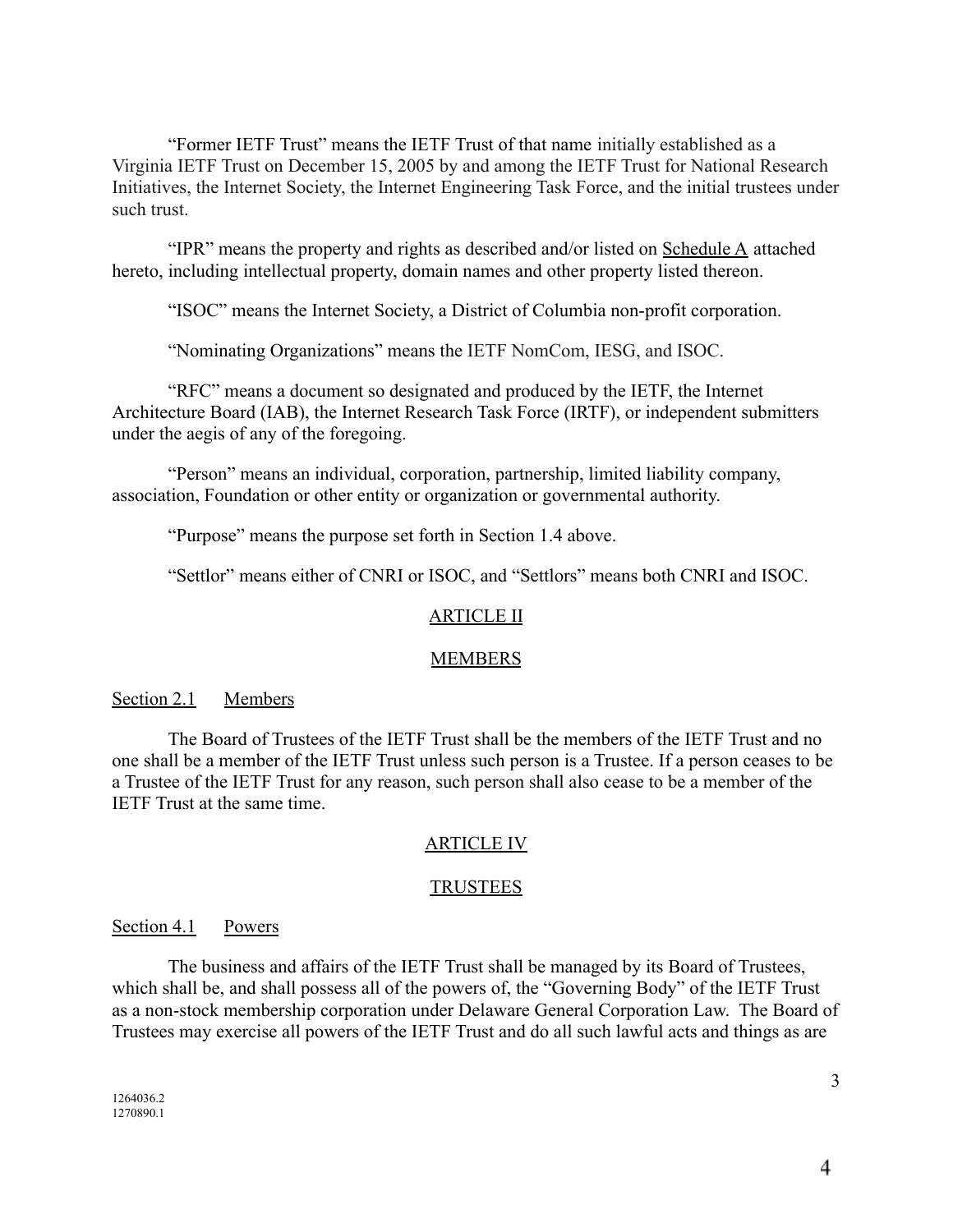not by statute or by the Certificate of Incorporation or by these By-laws directed or required to be exercised or done by the members.

### Section 4.2 Number of Trustees

The total number of Trustees shall be at least one and not more than five.

### Section 4.3 Nomination, Election and Term of Office of Trustees

(a) The initial Trustees shall be the Board of Trustees serving as Trustees of the Former IETF Trust at the time of formation of the IETF Trust, namely three Trustees designated by the IETF NomCom (each, an "IETF Trustee"), one Trustee by the IESG (the "IESG Trustee"), and one Trustee by the ISOC (the "ISOC Trustee"). Each such Trustee shall serve for a term ending on the date that such individual's term as a Trustee was to terminate under the Second Amended and Restated Agreement of the IETF Trust at the time such individual was elected to their current term.

(b) Thereafter, at such time as the term of a Trustee expires, the entity that appointed such individual under the Former IETF Trust shall propose an individual (who may be the same individual) for election by the Board of Trustees to serve as an IETF, ISEG, or ISOC Trustee, as applicable, and the Board of Trustees shall elect such candidate to serve for a term of three years (in the case of an IETF Trustee), two years (in the case of an ISOC Trustee) and one year (in the case of the IESG Trustee).

(c) If at any time a Nominating Organization wishes to replace its representative on the Board of Trustees, it may give written notice of the name of its Trustee representative to be replaced (in the case of the IETF NomCom), and the name of its replacement Trustee. Upon receipt of such notice, the Board of Trustees shall, within [thirty (30)] days, terminate the current Trustee and elect the replacement Trustee, who shall serve for the balance of the term of the Trustee replaced.

(d) Each Trustee shall hold office until the earliest to occur of (i) the expiration of the term for which such Trustee was elected and such Trustee's successor is elected and qualified; or (ii) the death, resignation or removal of such Trustee.

# Section 4.4 Resignation and Removal

(a) Any Trustee may resign at any time upon notice to the IETF Trust in writing or by electronic transmission at the principal place of business of the IETF Trust or to the Chair or Secretary. Such resignation shall be effective upon receipt unless it is specified to be effective at some other time or upon the happening of some other event. Upon receipt of a resignation, the Secretary or another representative of the IETF Trust shall request the name of a replacement Trustee from the appropriate Nominating Organization if the same has not already been received,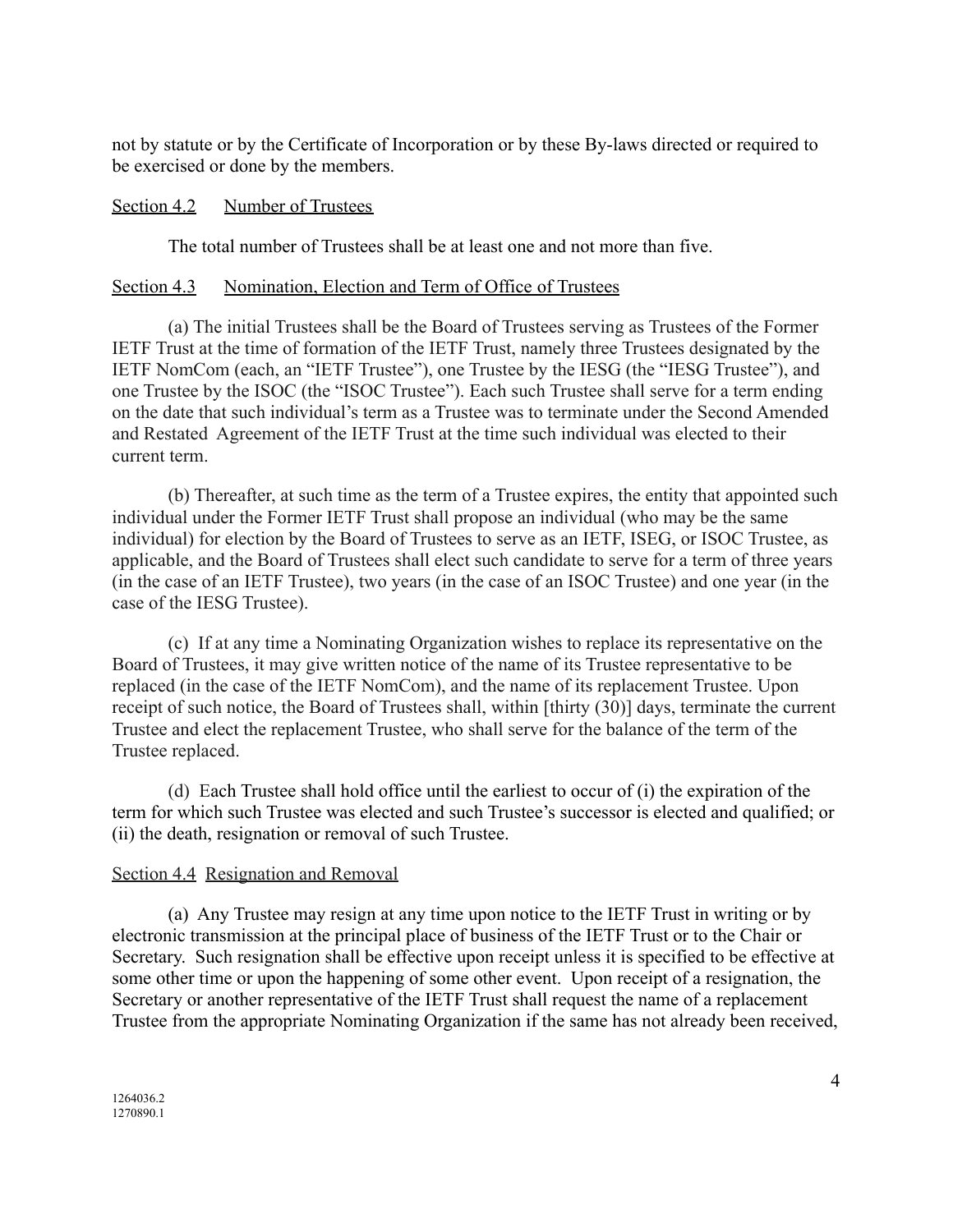and the Board of Trustees shall, within [thirty (30)] days of receiving the name of such replacement, elect that person as a Trustee, who shall serve for the balance of the term of the Trustee replaced.

# Section 4.5 Operations in the Event of Vacancies

(a) In the event and during the continuance of a vacancy in the Board of Trustees, the remaining Trustees, except as otherwise provided by law or these By-laws, may exercise the powers of the full Board of Trustees until the vacancy is filled.

(b) Notwithstanding the foregoing, if for any reason there are at any time fewer than three individuals serving as Trustees, then the IESG, or the IESG's successor as the leadership of the IETF, shall be entitled to designate, and the Board of Trustees shall elect, one or more individuals to serve as in a temporary capacity as Trustee(s) until successors are nominated and elected by the appropriate Nominating Organization, so that there are at least three Trustees at all times.

# Section 4.6 Enlargement or Reduction

The number of Trustees, the persons eligible to become Trustees, and the rights of Nominating entities to nominate Trustees, may only be amended by a two-thirds vote of all then-serving Trustees, including the affirmative vote of any representative of a Nominating Organization that would be negatively impacted by such change.

# Section 4.7 Place of Meetings

The Board of Trustees may hold meetings, both regular and special, either within or without the State of Delaware.

#### Section 4.8 Regular Meetings

Regular meetings of the Board of Trustees may be held without notice at such time and at such place as shall from time to time be determined by the Board of Trustees; provided that any Trustee who is absent when such a determination is made shall be given prompt notice of such determination.

#### Section 4.9 Special Meetings

Special meetings of the Board of Trustees may be called by the Chair, Secretary, or on the written request of two or more Trustees, or by one Trustee in the event that there is only one Trustee in office. Notice shall be given to each Trustee in person, by telephone, or by facsimile, electronic mail or other form of electronic communications, sent to such Trustee's address as it appears on the records of the IETF Trust at least twenty-four (24) hours in advance of the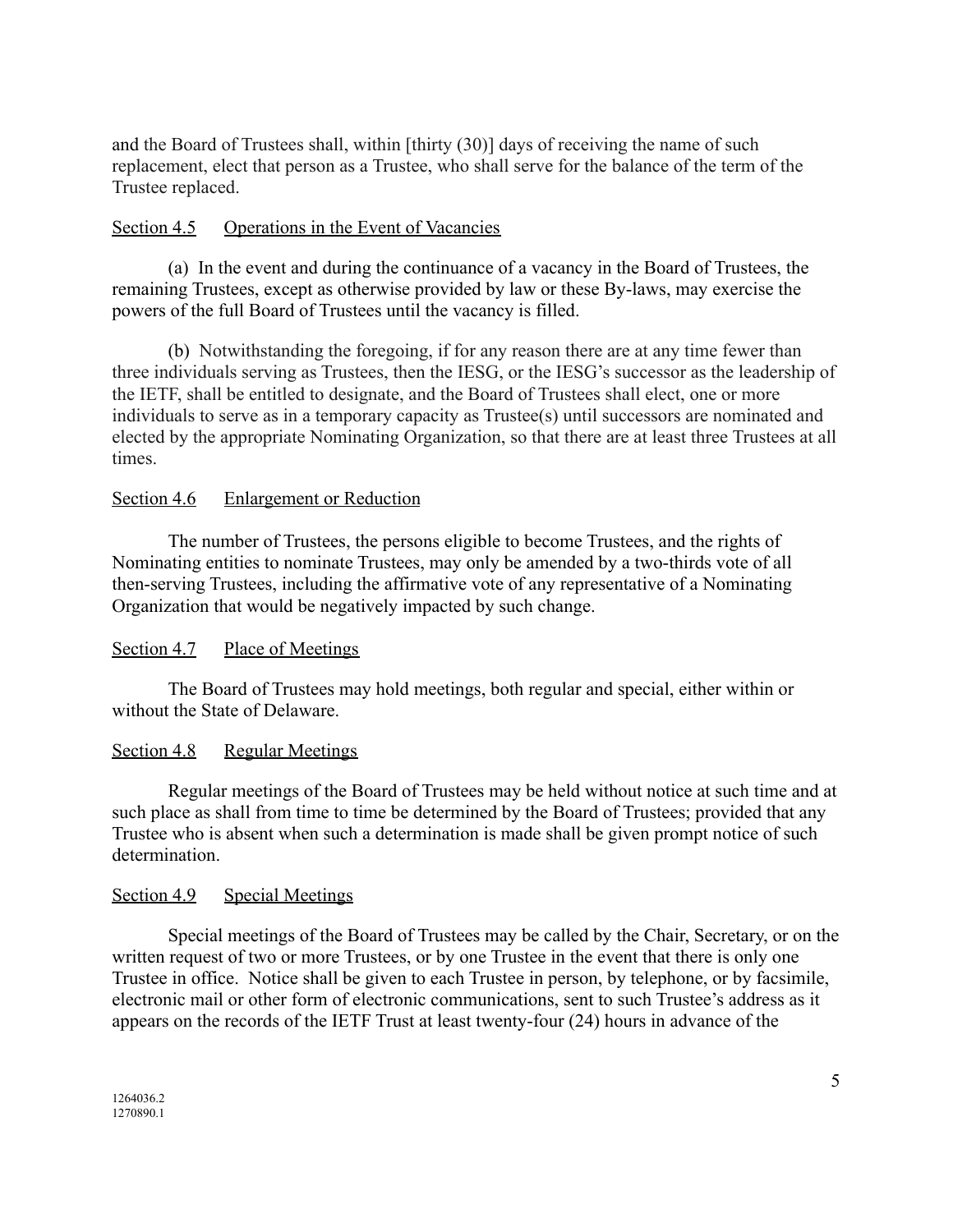meeting, or by written notice mailed to each Trustees address at least forty-eight (48) hours in advance of the meeting. A notice need not specify the purposes of the meeting.

# Section 4.10 Quorum, Action at Meeting, Adjournments

(a) At all meetings of the Board of Trustees a majority of Trustees then in office shall constitute a quorum for the transaction of business and the act of a majority of such Trustees present at any meeting at which there is a quorum shall be the act of the Board of Trustees, except as may be otherwise specifically provided by law, the Certificate of Incorporation or these By-laws.

(b) If a quorum shall not be present at any meeting of the Board of Trustees, a majority of the Board of Trustees present thereat may adjourn the meeting from time to time, without notice other than announcement at the meeting, until a quorum shall be present. In the event that one or more of the Board of Trustees shall be disqualified from voting at any meeting upon any matter, then the required quorum as it relates to the consideration of such matter shall be reduced by one for each such Trustee so disqualified.

# Section 4.11 Action by Consent

Unless otherwise restricted by the Certificate of Incorporation or these By-laws, any action required or permitted to be taken by the Board of Trustees may be taken without a meeting and without prior notice if all Trustees then in office consent thereto in writing or by electronic transmission. After an action is taken, the consent or consents relating thereto shall be filed with the minutes of the proceedings of the Board of Trustees, in the same paper or electronic form as the minutes are maintained.

# Section 4.12 Telephonic Meetings

Unless otherwise restricted by the Certificate of Incorporation or these By-laws, members of the Board of Trustees or of any Board Committee may participate in a meeting of the Board of Trustees or of any Board Committee, as the case may be, by means of conference telephone, video conference equipment, or other communications equipment by means of which all persons participating in the meeting can hear each other, and such participation in a meeting shall constitute presence in person at the meeting.

# Section 4.13 Inspection Rights

Every Trustee shall have the absolute right at any time to inspect, copy and make extracts of, in person or by agent or attorney, all books, records and documents of every kind, and to inspect the physical properties of the IETF Trust if any.

# Section 4.14 Fees and Expenses of Trustees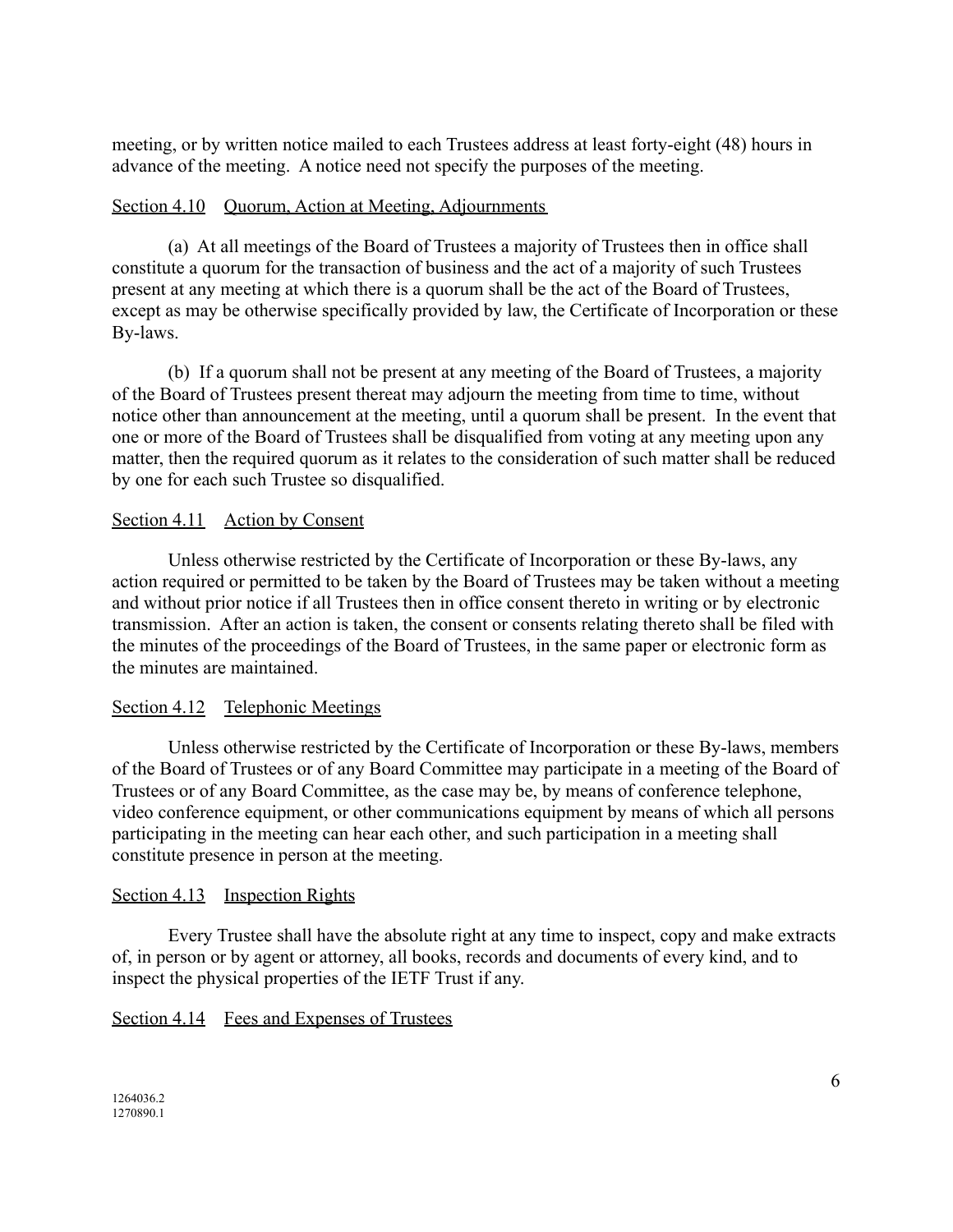The Board of Trustees are collectively authorized to reimburse themselves from the IETF Trust for reasonable expenses incurred in the administration of the IETF Trust upon promulgation of, and in accordance with procedures adopted by the Board of Trustees.

### Section 4.15 Policies

The Board of Trustees shall adopt and maintain publicly publish procedures for administration of the IETF Trust reimbursement by Trustees of their expenses from the IETF Trust management of the Assets, conflicts of interest and standards of conduct.

#### Section 4.16 Reports

The IETF Trust shall report annually to the IETF community concerning the activities of the IETF Trust including grants or licenses given by the IETF Trust demonstrating that the IETF Trust is being operated in furtherance of the Purpose.

### Section 4.17 Delegation.

The Board of Trustees shall have the authority to delegate certain duties and responsibilities of administering the IETF Trust to other individuals or entities who shall remain under the supervision, direction and control of the Board of Trustees. The IETF Trust shall have the authority to contract with third parties to carry out any actions necessary to acquire, hold, maintain and license Assets subject to the limitations of this Agreement. No such delegation or third party shall permit any other Person to take any action that would not be permitted to be taken by a Trustee or the Board of Trustees hereunder.

#### Section 4.18 No Prudent Investor Standard

The Board of Trustees shall not be required to follow the "prudent investor" or any similar rule, and in particular, the "prudent investor" or any similar rule shall not constitute, or be deemed to constitute, a basis for the exchange, distribution, assignment, sale, transfer, conveyance, grant of an option on, or encumbrance on the Assets. In addition, the Board of Trustees shall not be under any obligation to diversify the Assets.

#### Section 4.19 No Liability for Certain Acts

No Trustee shall be responsible or liable for the acts or omissions of a custodian, agent, depositary or counsel selected with reasonable care.

# ARTICLE V

# ASSETS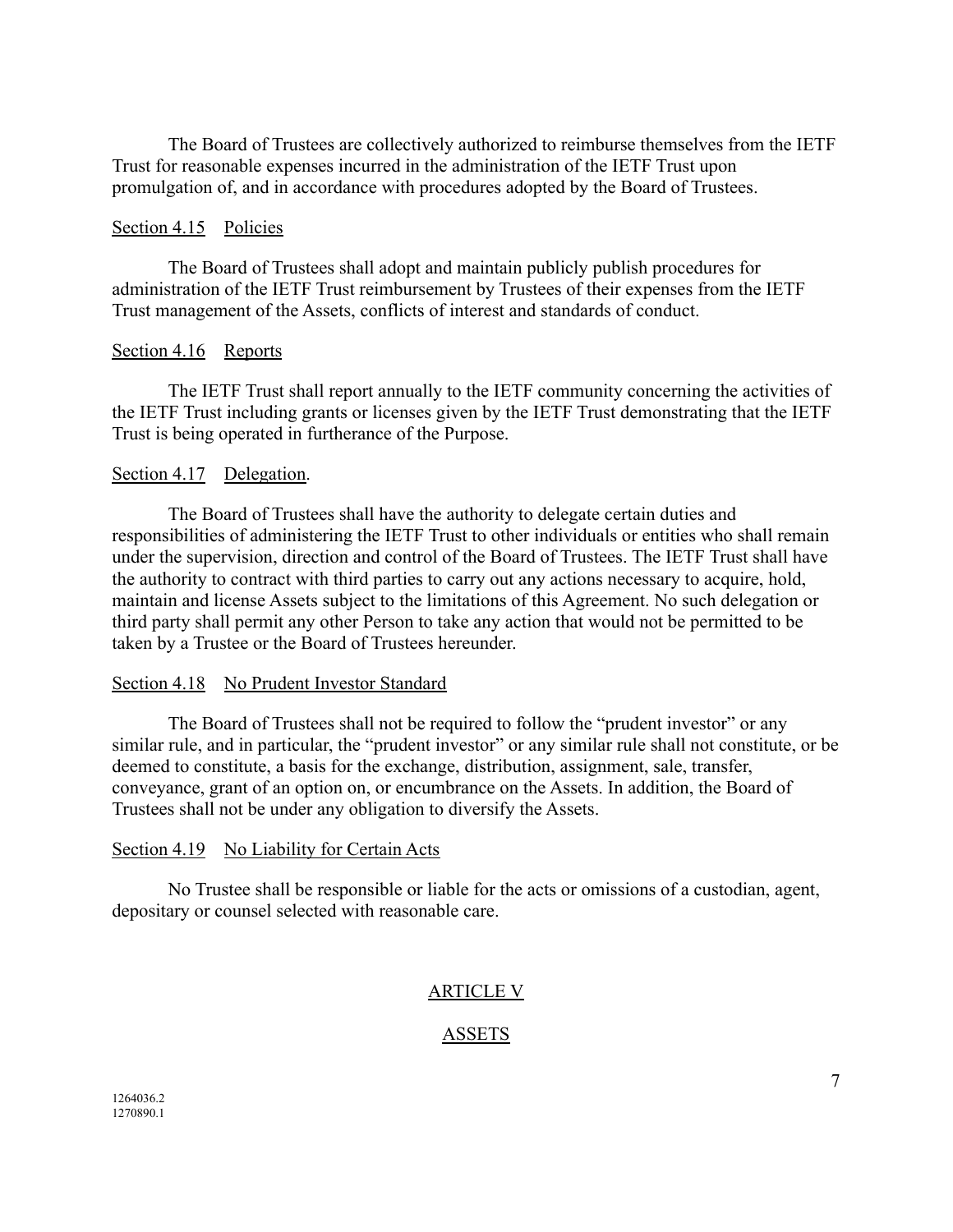# Section 5.1 Use of Assets

The Assets shall be used for the benefit of the IETF as a whole and not any individuals who may participate in IETF activities or either of the Settlors. In the event that the IETF ceases to, or plans to cease to, develop technical standards for the Internet, then upon and only upon the express written consent of the IESG, or the IESG's successor as the leadership of the IETF, the IETF's successor with respect to the development of technical standards for the Internet shall become the successor Beneficiary under this Corporation; provided that neither of the Settlors nor any affiliate of either Settlor shall become such successor organization or successor Beneficiary, and provided, further, that if either the IESG or its successor does not consent to the IETF's successor becoming the Beneficiary hereunder, or if neither the IESG nor its successor are then existing, the successor Beneficiary shall be jointly designated by the Settlors.

# Section 5.2 Contributions or Licenses of Additional IPR; Other Contributions

(a) The IETF Trust will encourage others who may hold rights and interests in intellectual property, domain names or other property relevant to the IETF to similarly transfer all of their respective right, title and interest therein to the IETF Trust including by licensing to the IETF Trust (preferably on a perpetual, irrevocable, worldwide, royalty-free basis), with the right to sublicense, rights to practice their inventions and patents, which the IETF Trust may use and license to third parties in accordance with Section 5.4 below; provided, however, that no contribution, transfer, or license of such rights or interests shall be deemed accepted as part of the Assets unless the Board of Trustees have affirmatively, in writing, accepted the applicable right or interest.

(b) Any Person may contribute additional funds as well as property to the Trust; provided, however, that acceptance of any contributions to the IETF Trust shall be subject to the approval of the Board of Trustees. Any solicitation of funds shall be done in accordance with applicable legal requirements, including requirements related to registration or fundraising (to the extent applicable).

# Section 5.3 Maintenance of the Assets

(a) The IETF Trust shall take reasonable steps to maintain the value, validity and enforceability of the Assets that are subject to registration, including by filing affidavits of continued use and applying for all renewals to the extent permitted by applicable law.

(b) Except as otherwise expressly permitted hereunder, the Board of Trustees shall not, and shall not have the right or power to, (i) exchange, distribute, assign, sell, transfer, renounce, or convey, the Assets, (ii) terminate the registration of an Assets, or (iii) enter into a license for, grant an option on, or encumber the Assets that is not in compliance with the provisions of Section 5.4, except that in the case of clauses (i) and (ii), the Board of Trustees may, after due consultation with the Beneficiary, dispose of, assign, sell, transfer, renounce, convey or terminate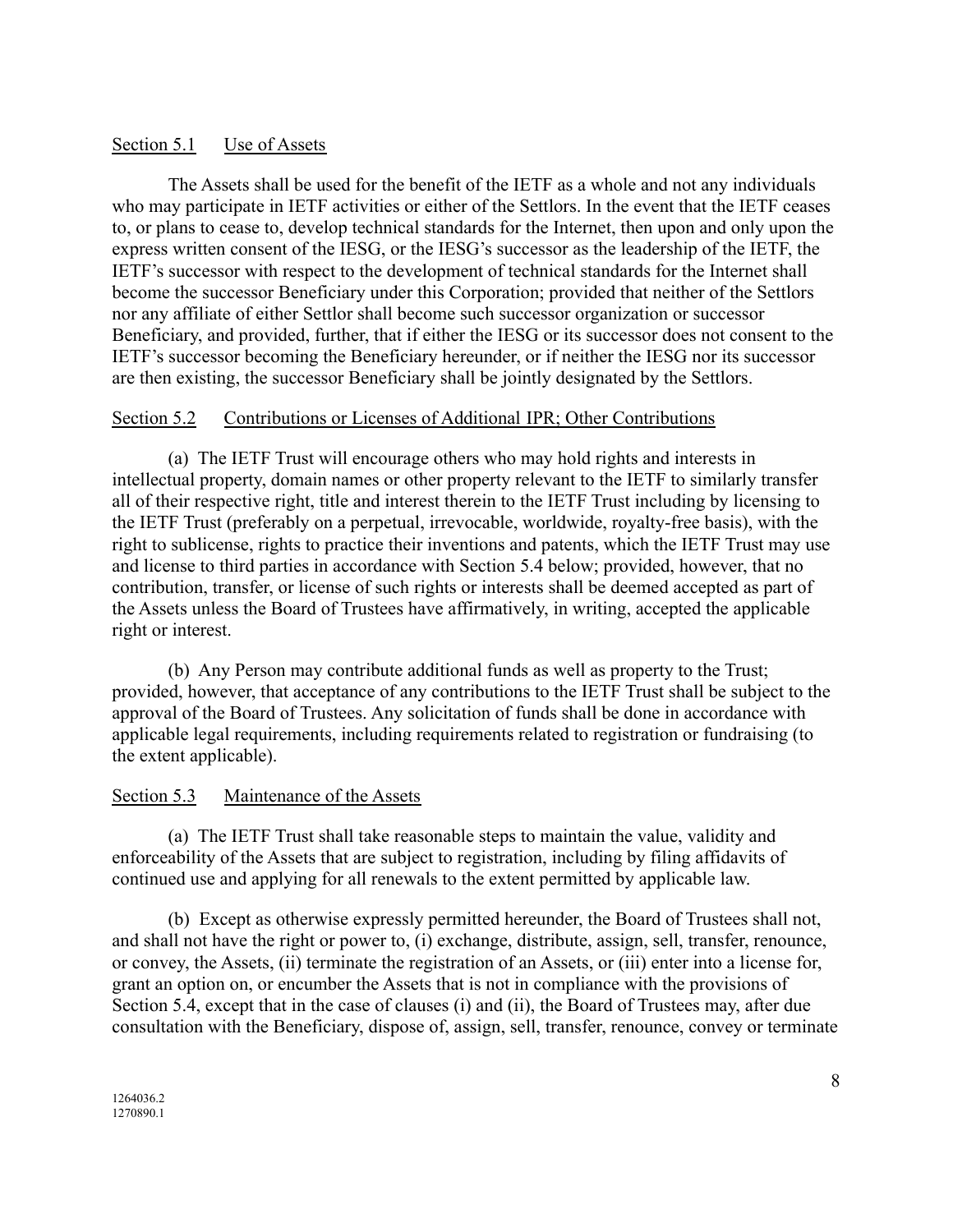Assets that are of no current or foreseeable future value to the Beneficiary and which require the expenditure of funds to retain. This exception does not include RFCs.

### Section 5.4 Licenses.

The IETF Trust shall have the right to grant licenses for the use of the Assets on such terms, subject to Section 5.4, as the Board of Trustees deem appropriate; provided, however, that the IETF Trust shall not grant any license that would be deemed a transfer of ownership or abandonment of any Assets under applicable law. Specifically, any license granted by the IETF Trust for the use of the Assets consisting of IPR other than rights in IETF standards- related documents (such as RFCs, Internet Drafts and the like) that have been acquired by the IETF Trust through non-exclusive licenses granted by their contributors pursuant to the IETF community-approved procedures set forth in RFC 5378 in its form as of the date of the incorporation of the IETF Trust and any community-approved updates and revisions thereto, shall include provisions stating that (a) the licensee agrees to grant and assign to the IETF Trust all right, title, and interest it may have or claim in any derivative works of licensee that are based on or incorporate the IPR, and (b) the licensee's use of the IPR and any goodwill associated therewith shall inure to the benefit of the Trust.

### Section 5.5 Use of Assets

The Assets shall be used solely in furtherance of the Purpose. The Assets shall not inure or be payable to or for the benefit of any private individual, except that, subject to Sections 4.17, 5.3, and 5.7, the IETF Trust shall be authorized and empowered to pay reasonable compensation for services rendered and to make payments in furtherance of the Purpose and as permitted by Section 4.14 hereof. The Assets shall not be used for the carrying on of propaganda, or otherwise attempting to influence legislation.

#### Section 5.6 Income

After payment of all Corporation operating expenses and fees relating to the maintenance of the Assets, any part or all of the net income of the IETF Trust may, in the absolute discretion of the Board of Trustees, be retained or paid to or applied for the benefit of the Beneficiary to be used in furtherance of the Purpose, at such intervals and in such amounts as the Board of Trustees from time to time deem requisite or desirable and/or to comply with any applicable legal requirements. Any net income not paid or applied shall be added to and become a part of the principal of the Trust.

# Section 5.7 Principal

After payment of all expenses of administering the IETF Trust and maintaining the Assets, in the absolute discretion of the Board of Trustees, the principal shall be retained or used in furtherance of the Purpose, at such intervals and in such amounts, as the Board of Trustees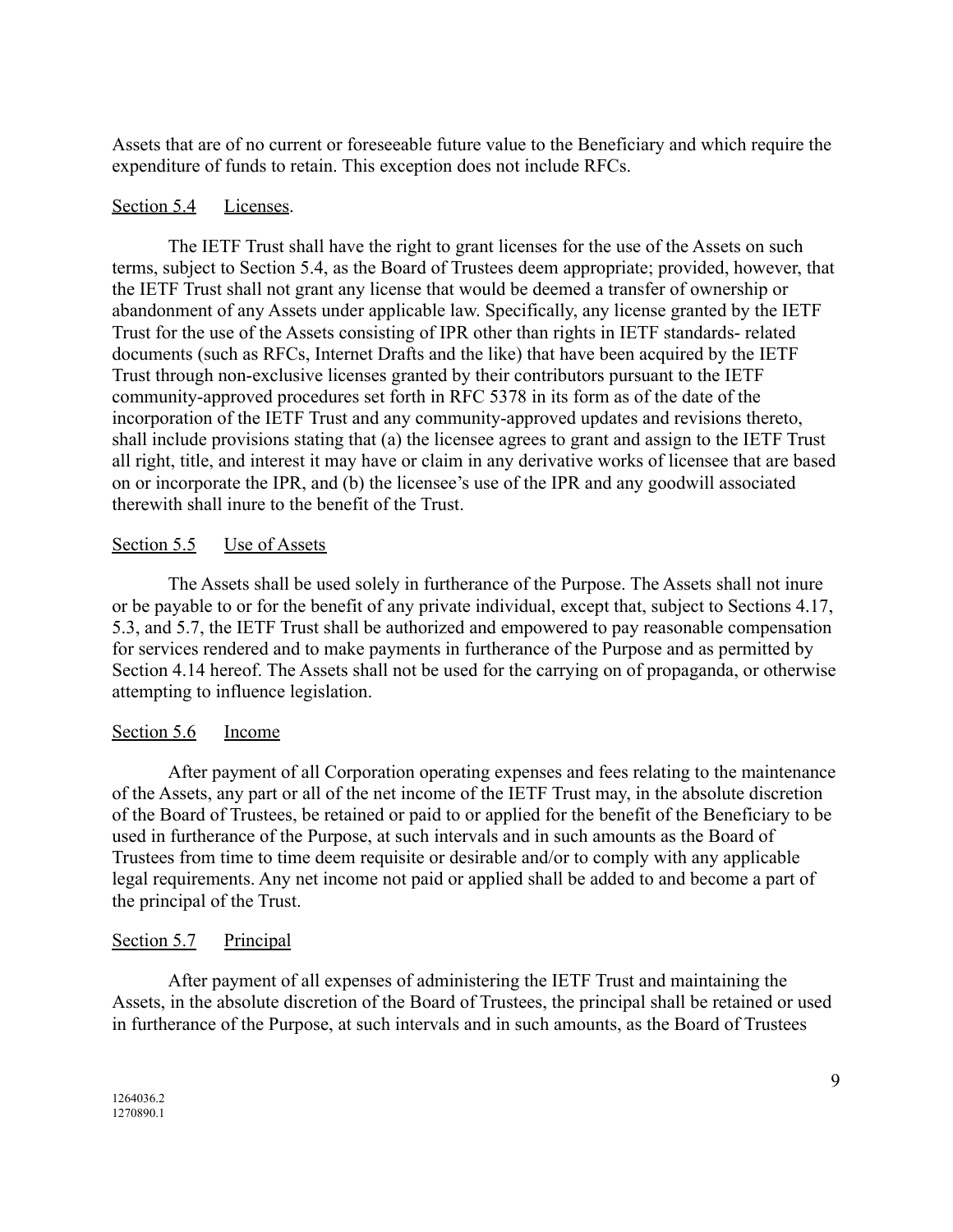from time to time deem requisite or desirable and/or to comply with any applicable legal requirements (it being understood and agreed that this section shall not override, and shall be subject to, the provisions of Sections 5.3 and 5.7.

# Section 5.8 Expenses

The IETF Trust shall pay from amounts contributed by third parties or from the Assets the expenses of administering the IETF Trust which may include, but shall not be limited to, the reasonable costs of administering the IETF Trust including legal and accounting fees, as appropriate, the payment of filing fees and maintenance fees for the Assets, and the reasonable costs incurred in administering the Trust. In no event may the IETF Trust liquidate or distribute IPR in order to pay such expenses, to pay any tax or to acquire or maintain any exemption from federal income tax under Section  $50I(c)(3)$  of the Code or to comply with the minimum distribution requirements of Section 4942 of the Code.

# Section 5.9 Enforcement

The IETF Trust shall have the right to take, and to determine whether or not to take, any action(s) with respect to any unauthorized use, infringement or dilution of property included in the Assets.

# ARTICLE VI OFFICERS

# Section 6.1 Officers

The Officers of the IETF Trust shall be a Chair, who shall also be a Trustee, a Treasurer and a Secretary, who need not be a Trustee. The IETF Trust may also have, at the discretion of the Board of Trustees, such other Officers with such titles, terms of office and duties as may be determined in accordance with the provisions of Section 6.1. The Chair shall preside over meetings of the Board of Trustees. One person may hold two or more offices unless the Certificate of Incorporation or these By-laws otherwise provide.

# Section 6.2 Vacancies

A vacancy in any office because of death, resignation, removal, disqualification or any other cause shall be filled in the manner prescribed in these By-laws for regular elections to such office and may be filled by the Board of Trustees, at its discretion.

# Section 6.3 Election

At its annual meeting, the Board of Trustees shall choose a Chair, a Chair (if desired), a Treasurer and a Secretary. Other Officers may be elected by the Board of Trustees at such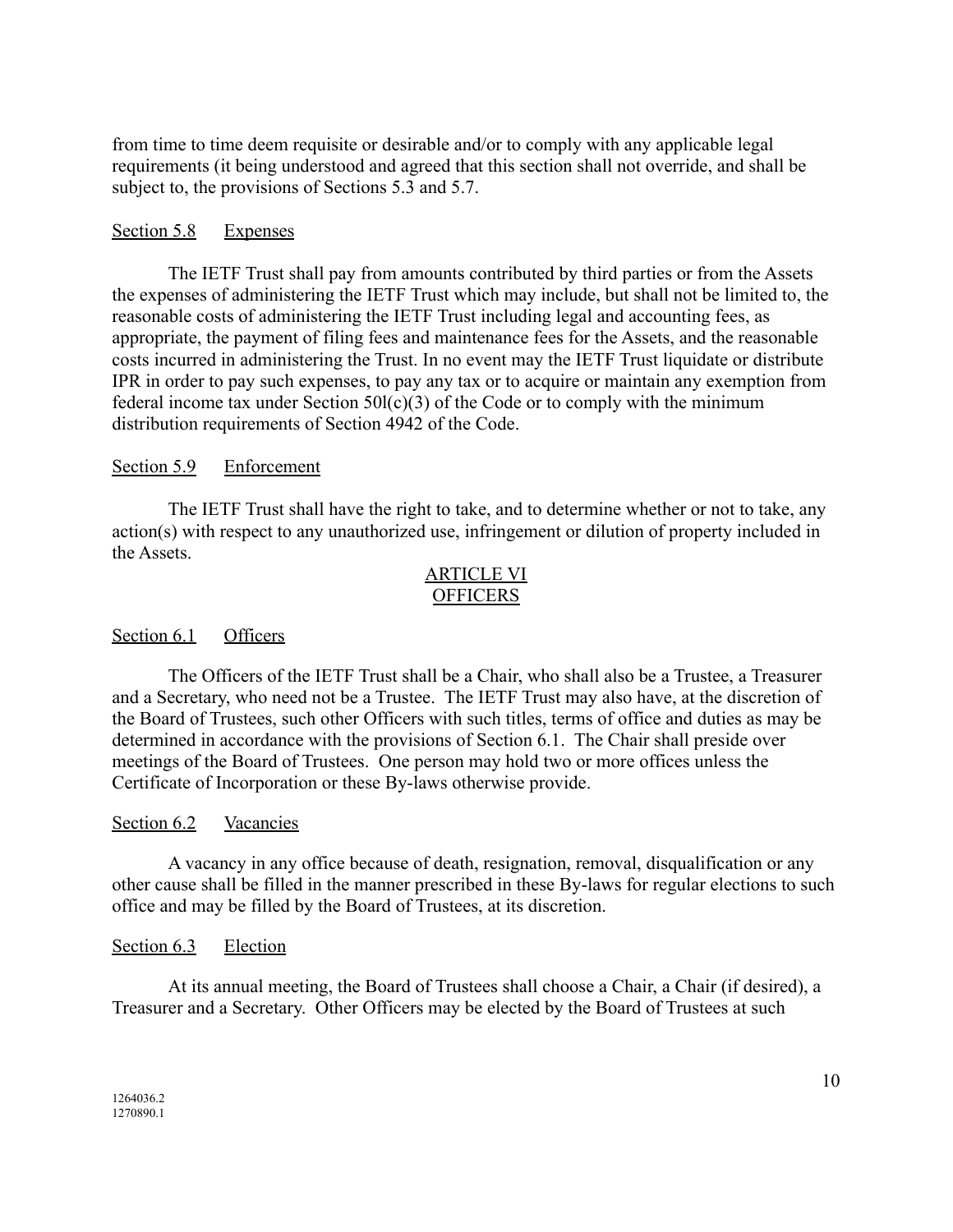meeting, and any or all Officers may be replaced, at any other meeting of, or by written consent of, the Board of Trustees.

# Section 6.4 Tenure

Each officer of the IETF Trust shall hold office until such person's successor is chosen and qualifies, unless a different term is specified in the vote electing such person, or until such person's earlier ceasing to be a Trustee, death, resignation or removal. Any officer elected by the Board of Trustees may be removed at any time by the Board of Trustees. Any officer may resign by delivering his or her written resignation to the IETF Trust at its principal place of business or to the Secretary. Such resignation shall be effective upon receipt unless it is specified to be effective at some other time or upon the happening of some other event.

# Section 6.5 Chair

The Chair shall be the chief executive and the chief operating officer of the Trust. In the absence of a separate individual being elected the Chairperson, the Chair shall preside at all meetings of the Board of Trustees. The Chair shall have general and active management of the business of the IETF Trust and see that all orders and resolutions of the Board of Trustees are carried into effect. Without limiting the foregoing, the Chair shall:

(a) Execute bonds, mortgages, and other contracts, except where required or permitted by law to be otherwise signed and executed and except where the signing and execution thereof shall be expressly delegated by the Board of Trustees to some other officer or agent of the Trust;

(b) Direct and administer the affairs of the IETF Trust including setting compensation (other than his or her own), and the hiring and discharge of office employees;

(c) Have complete charge of the records of the IETF Trust (other than corporate records maintained by the Secretary);

(d) Initiate and promote programs which serve and advance the purpose and objective of the Trust;

(e) Coordinate, assist and monitor all committees and their programs;

(f) Direct all Corporation functions;

(g) Submit an annual budget, together with supporting documentation; and

(h) Perform such other duties as may from time to time be assigned by the Board of Trustees and/or any Executive Committee.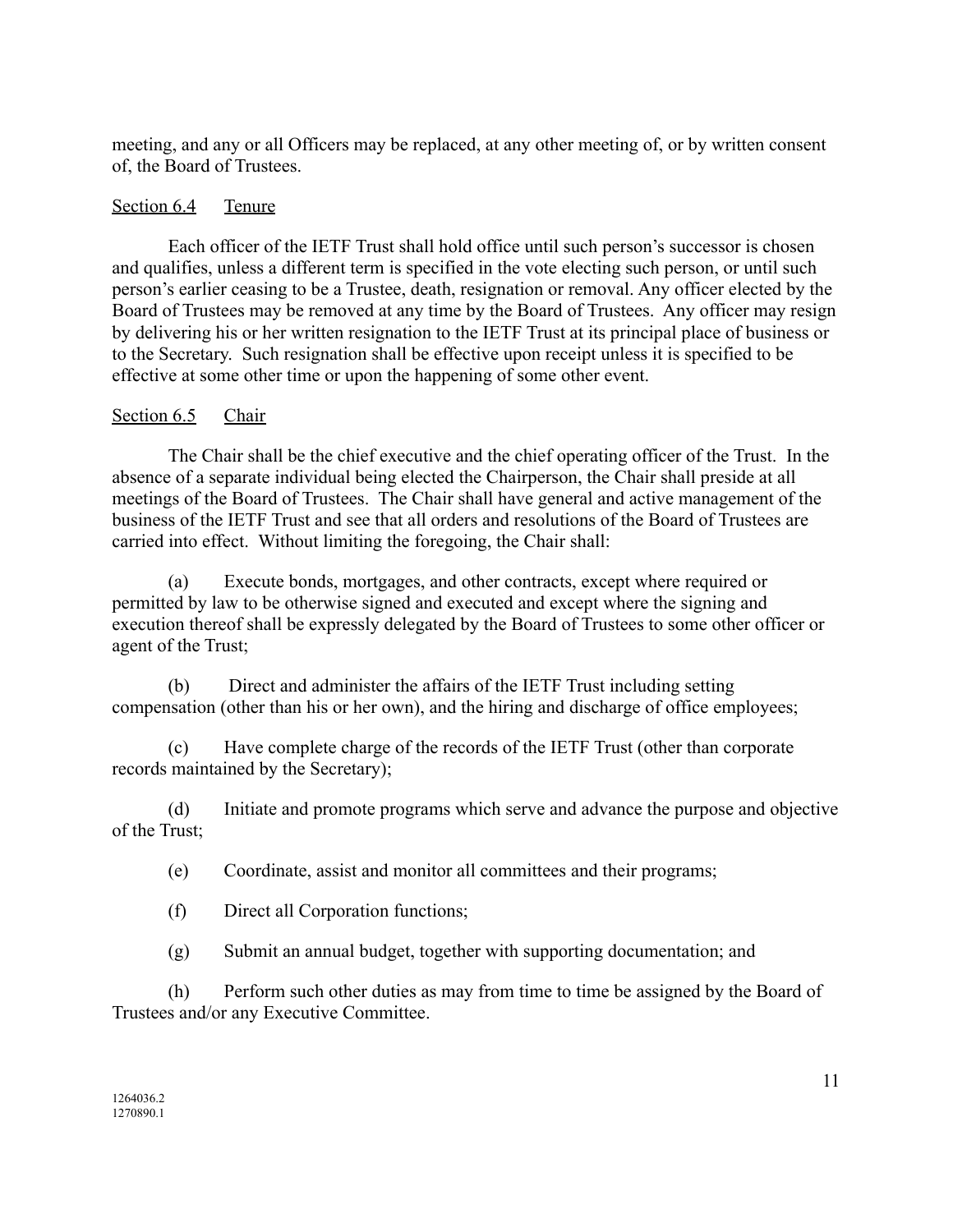### Section 6.6 Secretary

The Secretary shall have such powers and perform such duties as are incident to the office of Secretary; shall record all the proceedings of the meetings of the Board of Trustees in a book or electronic record to be kept for that purpose and perform like duties for the standing Board Committees when required; shall give, or cause to be given, notice of all meetings of the Board of Trustees; and perform such other duties as may be from time to time prescribed by the Board of Trustees, and be under their supervision.

### Section 6.7 Treasurer

The Treasurer (if any) shall perform such duties and shall have such powers as may be assigned to him or her by the Board of Trustees or the Chair. In addition, the Treasurer shall perform such duties and have such powers as are incident to the office of Treasurer. The Treasurer shall have the custody of the corporate funds and securities and shall keep full and accurate accounts of receipts and disbursements in books belonging to the IETF Trust and shall deposit all moneys and other valuable effects in the name and to the credit of the IETF Trust in such depositories as may be designated by the Board of Trustees, taking proper vouchers for such disbursements, and shall render to the Chair and the Board of Trustees, when the Chair or Board of Trustees so requires, an account of all his or her transactions as Treasurer and of the financial condition of the Trust. Notwithstanding the foregoing, upon prior notice to the Board, the Treasurer may delegate and supervise any or all of the foregoing duties and actions to a person or service provider retained by the Trust.

# Section 6.8 Compensation

Officers shall serve without compensation for their services as officers.

# ARTICLE VII

# NOTICES

#### Section 7.1 Delivery

(a) Without limiting the manner by which notice otherwise may be given effectively, any notice to Trustees given by the IETF Trust under any provision of the Delaware General Corporation Law ("DGCL"), the Certificate of Incorporation, or these By-laws may be given in writing directed to the Trustee's mailing address (or by electronic transmission directed to the Trustee's electronic mail address, as applicable) as it appears on the records of the IETF Trust and shall be given (1) if mailed, when the notice is deposited in the U.S. mail, postage prepaid, (2) if delivered by courier service, the earlier of when the notice is received or left at such Trustee's address or (3) if given by electronic mail, when directed to such Trustee's electronic mail address unless the Trustee has notified the IETF Trust in writing or by electronic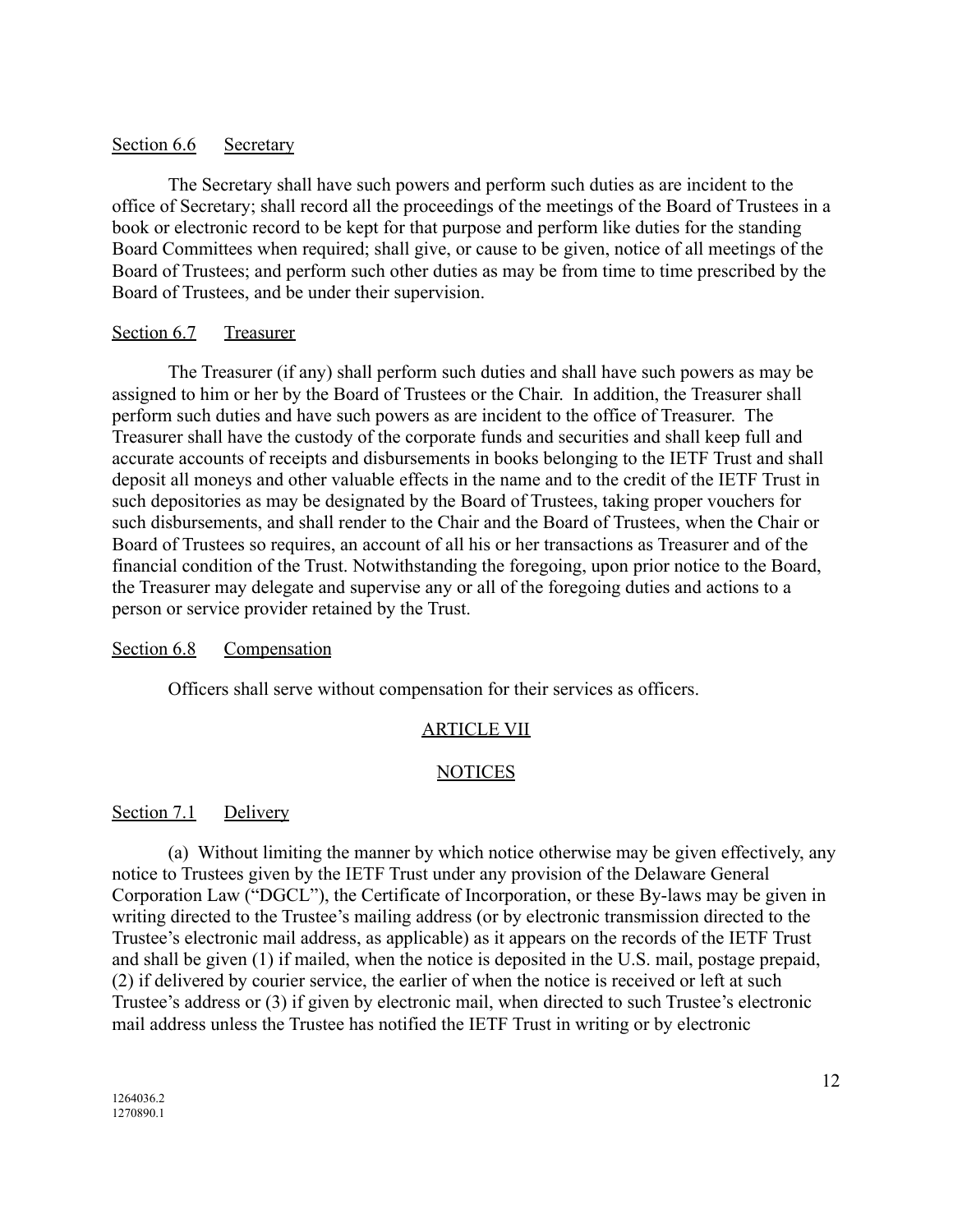transmission of an objection to receiving notice by electronic mail or such notice is prohibited by subsection (e) of this Section. A notice by electronic mail must include a prominent legend that the communication is an important notice regarding the Trust.

(b) Without limiting the manner by which notice otherwise may be given effectively to Trustees, but subject to subsection (e) of this Section, any notice to Trustees given by the IETF Trust under any provision of the DGCL, the Certificate of Incorporation, or these By-laws, shall be effective if given by a form of electronic transmission consented to by the Trustees to whom the notice is given. Any such consent shall be revocable by the Trustee by written notice or electronic transmission to the Trust.

(c) Notice given pursuant to subsection (b) of this Section shall be deemed given: (1) if by facsimile telecommunication, when directed to a number at which the Trustee has consented to receive notice; (2) if by a posting on an electronic network together with separate notice to the Trustee of such specific posting, upon the later of (A) such posting and (B) the giving of such separate notice; and (3) if by any other form of electronic transmission, when directed to the Trustee.

(d) For purposes of these By-laws, (1) "electronic transmission" means any form of communication, not directly involving the physical transmission of paper, including the use of, or participation in, or one or more electronic networks or databases (including one or more distributed electronic networks or databases), that creates a record that may be retained, retrieved, and reviewed by a recipient thereof, and that may be directly reproduced in paper form by such a recipient through an automated process, (2) "electronic mail" means an electronic transmission directed to a unique electronic mail address (which electronic mail shall be deemed to include any files attached thereto and any information hyperlinked to a website if such electronic mail includes the contact information of an officer or agent of the IETF Trust who is available to assist with accessing such files and information) and (3) "electronic mail address" means a destination, commonly expressed as a string of characters, consisting of a unique user name or mailbox (commonly referred to as the "local part" of the address) and a reference to an internet domain (commonly referred to as the "domain part" of the address), whether or not displayed, to which electronic mail can be sent or delivered.

(e) Notwithstanding the foregoing, a notice may not be given by an electronic transmission from and after the time that (1) the IETF Trust is unable to deliver by such electronic transmission two consecutive notices given by the IETF Trust and (2) such inability becomes known to the secretary or an assistant secretary of the IETF Trust or to the transfer agent, or other person responsible for the giving of notice, provided, however, the inadvertent failure to discover such inability shall not invalidate any meeting or other action.

(f) Without limiting the foregoing, the IETF Trust adopts electronic mail as its principal source of communication with its Trustees. Each Trustee acknowledges and agrees that the IETF Trust shall not be under any obligation (except as required by law or these By-laws) to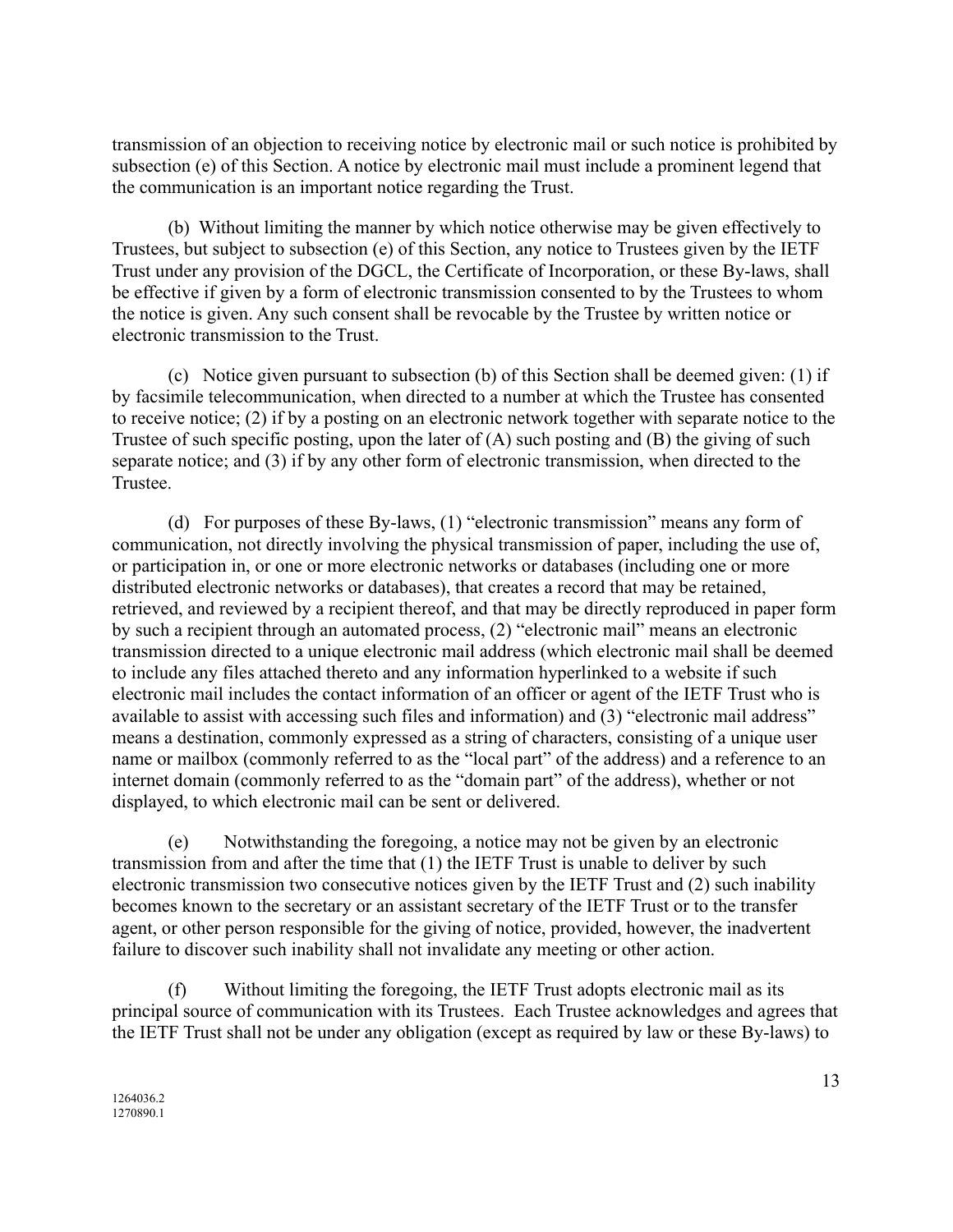send any notice to any Trustee by any means other than electronic mail, and it is therefore the responsibility of each Trustee to avail itself of and make such arrangements as may be necessary to receive notice in such fashion.

(g) An affidavit of the Secretary or other agent of the IETF Trust that notice has been given shall, in the absence of fraud, be prima facie evidence of the facts stated therein.

### Section 7.2 Waiver of Notice

Whenever any notice is required to be given under the provisions of law or of the Certificate of Incorporation or of these By-laws, a waiver thereof in writing, signed by the person or persons entitled to said notice or a waiver by electronic transmission by the person entitled to notice whether before or after the time stated therein, shall be deemed equivalent thereto. Attendance of a person at a meeting shall constitute a waiver of notice of such meeting, except when the person attends a meeting for the express purpose of objecting at the beginning of the meeting to the transaction of any business because the meeting is not lawfully called or convened. Neither the business to be transacted at, nor the purpose of, any meeting needs to be specified in any written waiver or any waiver by electronic transmission.

### ARTICLE VIII

### **INDEMNIFICATION**

#### Section 8.1 In General

The IETF Trust shall indemnify any person who is a party to a proceeding because such person is or was a Trustee or Officer against liability incurred in the proceeding, and shall advance funds to pay for or reimburse the reasonable expenses of such person, including reasonable attorney fees, actually incurred by such person in connection with such proceeding, in accordance with and to the full extent permitted by Delaware law as in effect at the time of adoption of these bylaws or as amended from time to time.

The IETF Trust shall have the power to indemnify any person who is or was an employee or agent of the IETF Trust or who is or has served at the request of the IETF Trust as an employee or agent of another corporation, partnership, joint venture, IETF Trust or other enterprise, in accordance with and to the full extent permitted by Delaware law as in effect at the time of adoption of these Bylaws or as amended from time to time.

#### Section 8.2 Insurance

The IETF Trust may, in its sole and absolute discretion, purchase and maintain insurance on behalf of any person who is or was a Trustee, Officer, employee, or agent to the full extent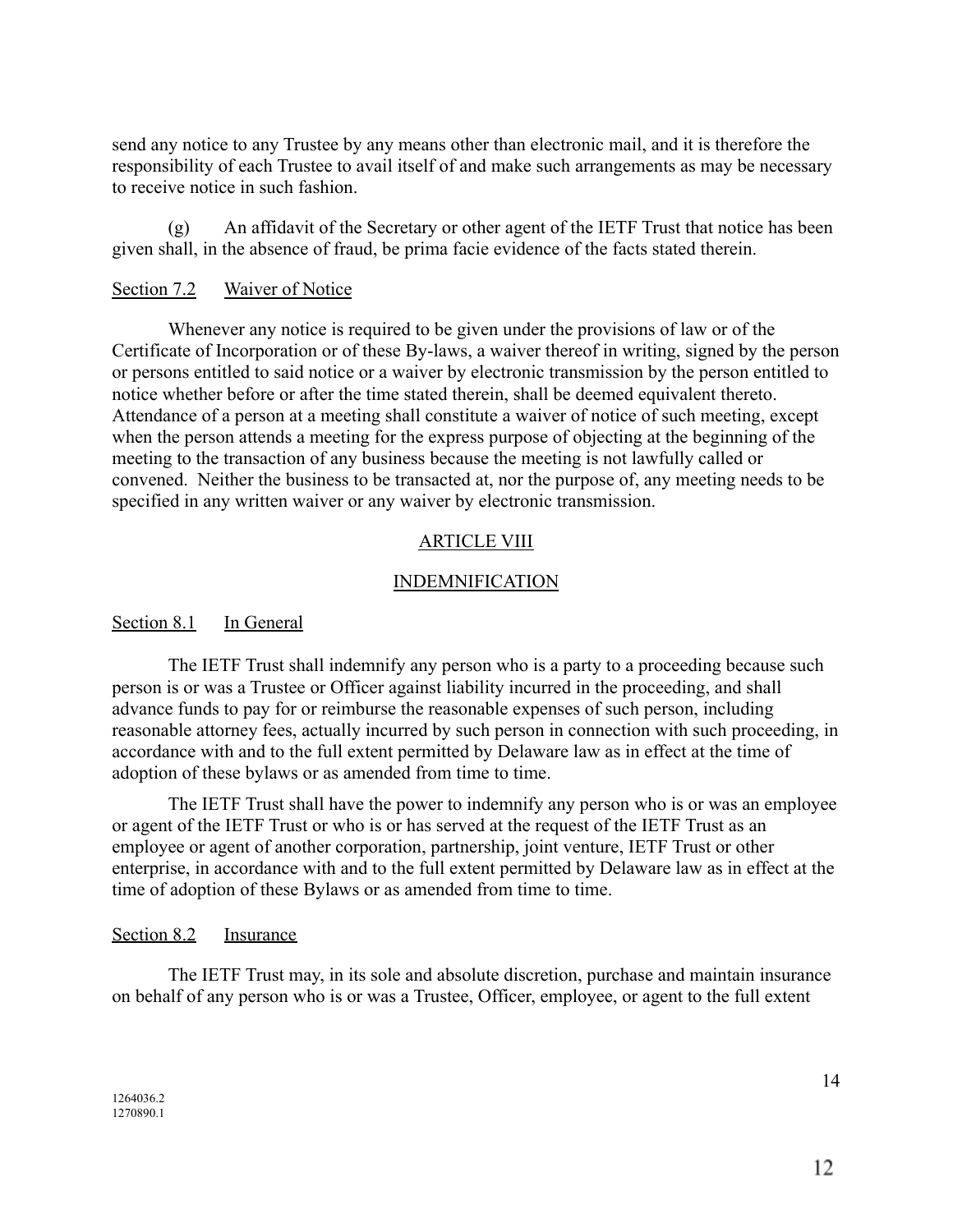permitted by the Delaware law as in effect at the time of adoption of these bylaws or as amended from time to time.

# ARTICLE IX

# BOOKS AND RECORDS

### Section 9.1 Books and Records

The IETF Trust shall keep adequate and correct books and records of account, minutes of the proceedings of the Board of Trustees and Board Committees.

### Section 9.2 Form of Records

Any records administered by or on behalf of the IETF Trust in the regular course of its business, including its books of account and minute books, may be kept on, or by means of, or be in the form of, any information storage device, method, or one or more electronic networks or databases (including one or more distributed electronic networks or databases), provided that the records so kept can be converted into clearly legible paper form within a reasonable time. The IETF Trust shall convert any records so kept into clearly legible paper form upon the request of any person entitled to inspect such records pursuant to any provision of the General Corporation Law of the State of Delaware. When records are kept in such manner, a clearly legible paper form prepared from or by means of the information storage device, method or one or more electronic networks or databases (including one or more distributed electronic networks or databases) shall be valid and admissible in evidence, and accepted for all other purposes, to the same extent as an original paper record of the same information would have been, provided the paper form accurately portrays the record.

# Section 9.3 Reports to Trustees and Others

The Board of Trustees shall cause such reports to be prepared, filed and/or distributed as may be required.

# ARTICLE X

# CERTAIN TRANSACTIONS

# Section 10.1 Transactions with Interested Parties

No contract or transaction between the IETF Trust and one or more of its Trustees or Officers, or between the IETF Trust and any other corporation, partnership, association, or other organization in which one or more of its Trustees or officers are Trustees or officers, or have a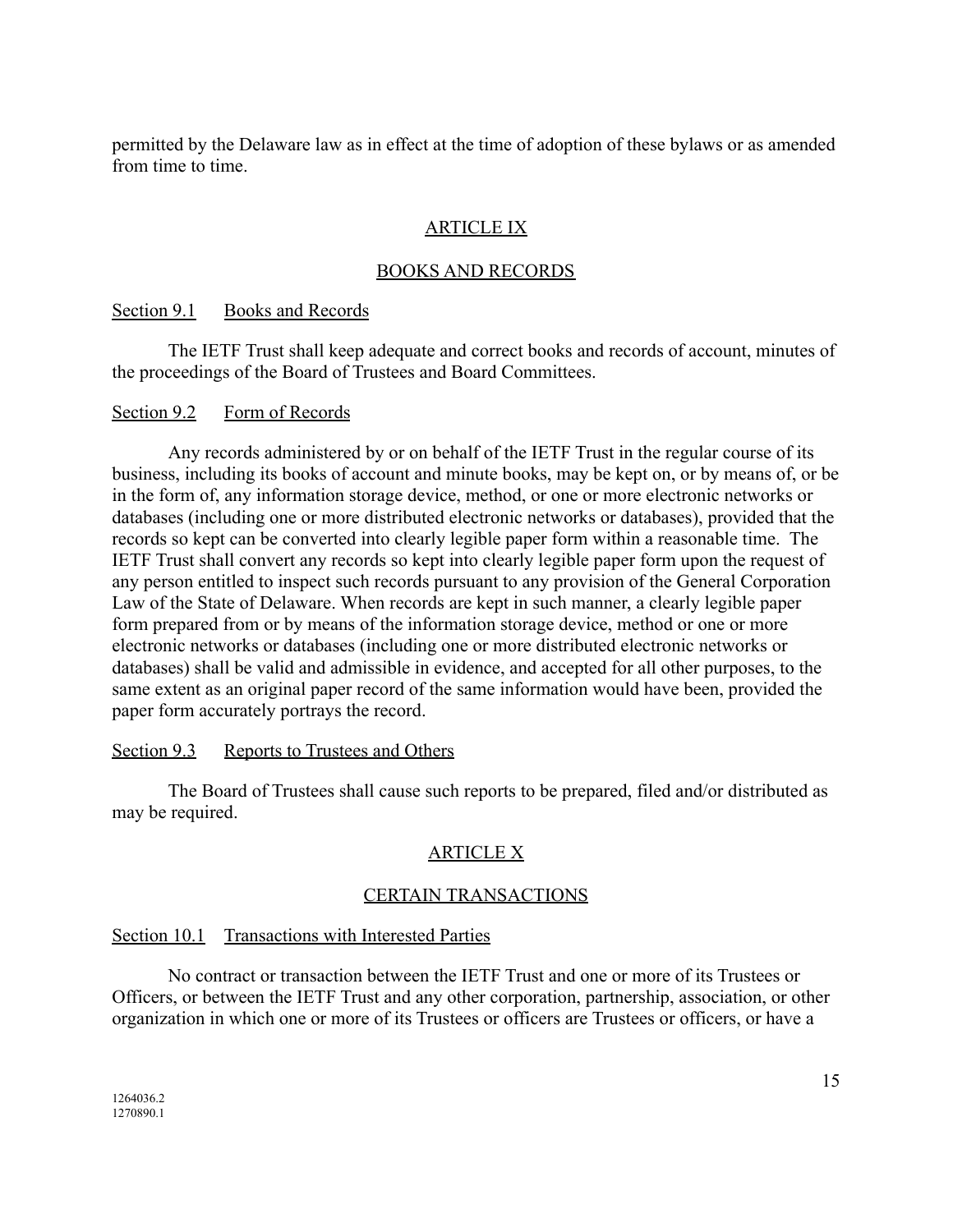financial interest, shall be void or voidable solely for this reason, or solely because such Trustee or Officer (or other Trustee or officer) is present at or participates in the meeting of the Board of Trustees or Board Committee which authorizes the contract or transaction or solely because his, her or their votes are counted for such purpose, if:

(a) The material facts as to his or her relationship or interest and as to the contract or transaction are disclosed or are known to the Board of Trustees or such Board Committee, and the Board of Trustees or such Board Committee in good faith authorizes the contract or transaction by the affirmative votes of a majority of the disinterested Trustees, even though the disinterested Trustees be less than a quorum; or

(b) The contract or transaction is fair as to the IETF Trust as of the time it is authorized, approved or ratified, by the Board of Trustees or a Board Committee.

Common or interested Trustees may be counted in determining the presence of a quorum at a meeting of the Board of Trustees or Board Committee that authorizes the contract or transaction.

# ARTICLE XI

#### GRANTS, CONTRACTS, LOANS, ETC.

#### Section 11.1 Grants

The making of grants and contributions, and otherwise rendering financial assistance for the purposes of the IETF Trust may be authorized by the Board of Trustees. The Board of Trustees may authorize any Officer or Officers, agent or agents, in the name of and on behalf of the IETF Trust to make any such grants, contributions or assistance.

#### Section 11.2 Execution of Contracts

The Board of Trustees may authorize any Officer, employee or agent of the IETF Trust in the name and on behalf of the IETF Trust to enter into any contract or execute and satisfy any instrument, and any such authority may be general or confined to specific instances, or otherwise limited. In the absence of any action by the Board of Trustees to the contrary, the Chair shall be authorized to execute such contracts and instruments on behalf of the Trust.

#### Section 11.3 Checks, Drafts, Etc.

All checks, drafts and other orders for the payment of money out of the funds of the IETF Trust and all notes or other evidences of indebtedness of the IETF Trust shall be signed on behalf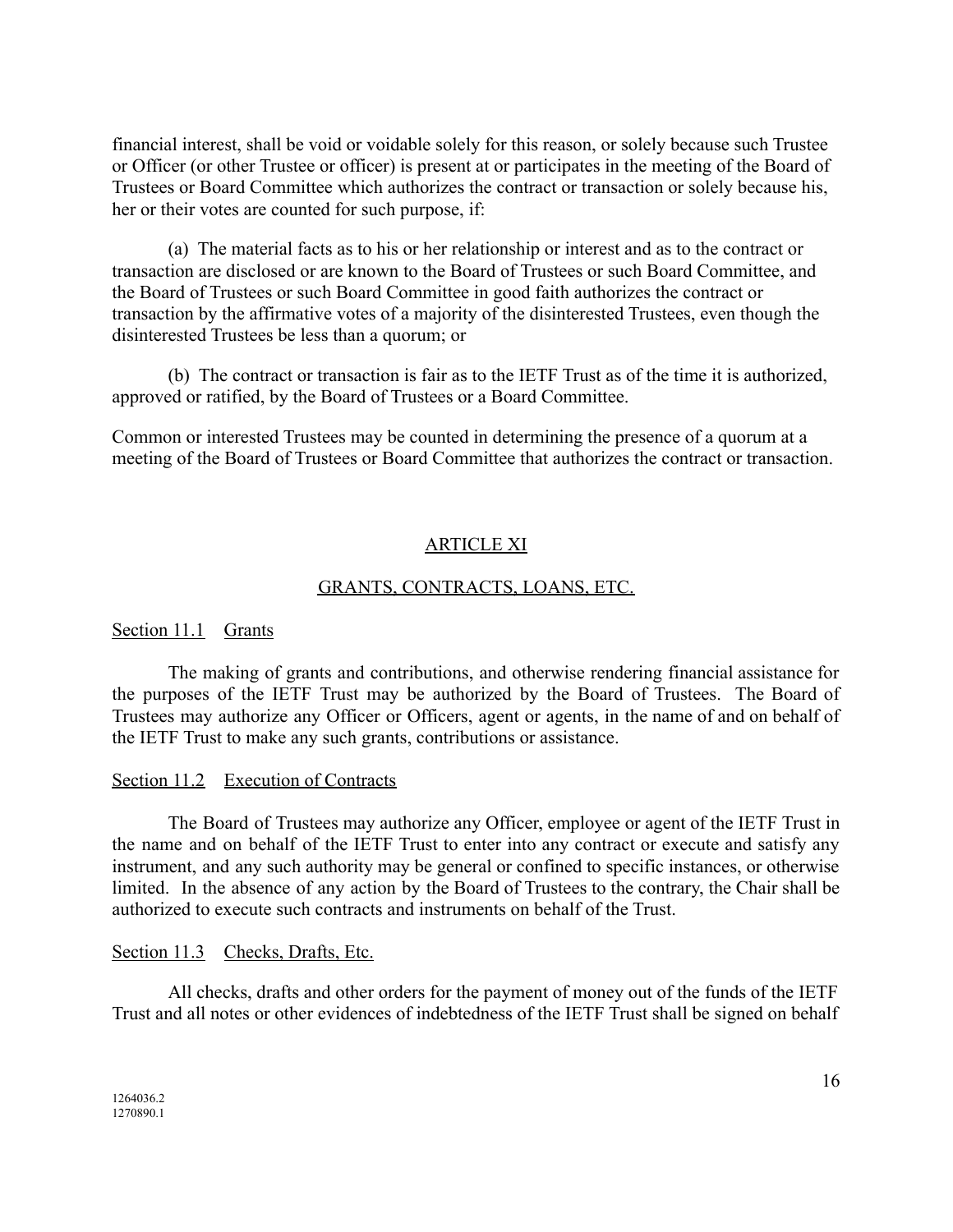of the IETF Trust in such manner as shall from time to time be determined by resolution of the Board of Trustees.

#### Section 11.4 Deposits

The funds of the IETF Trust not otherwise employed shall be deposited from time to time to the order of the IETF Trust in such banks or other depositories, or shall be otherwise invested, as the Board of Trustees may select or direct, or as may be selected or directed by an Officer, employee or agent of the IETF Trust to whom such power may from time to time be specifically delegated by the Board of Trustees.

#### ARTICLE XII

#### DISSOLUTION

The IETF Trust may be dissolved upon the affirmative vote of not less than two-thirds of the then-serving members of the Board of Trustees where such vote includes the affirmative votes of at least one IETF Trustee and the affirmative votes of each of the IESG and ISOC Trustees, provided that (i) such dissolution is otherwise approved and effected in compliance with the then current requirements of the DGCL, and (ii) upon the dissolution of the organization, remaining assets after the payment or making provisions for the payment of all of the liabilities of the IETF Trust shall be distributed to an organization to be used in furtherance of the Purpose for one or more exempt purposes within the meaning of Section  $501(c)(3)$  of the Internal Revenue Code. Any such assets not disposed of shall be disposed of by a court of competent jurisdiction in the county in which the principal office of the organization is then located, exclusively for such purposes or to such organization or organizations, as said Court shall determine, which are organized and operated exclusively for such purposes.

#### ARTICLE XIII

### GENERAL PROVISIONS

#### Section 12.1 Fiscal Year

The fiscal year of the IETF Trust shall be determined, and may be changed, by resolution of the Board of Trustees.

#### Section 12.2 Reserves

The Board of Trustees may set apart out of any funds of the IETF Trust a reserve or reserves for any proper purpose and may abolish any such reserve.

# Section 12.3 Document Form, Signature and Delivery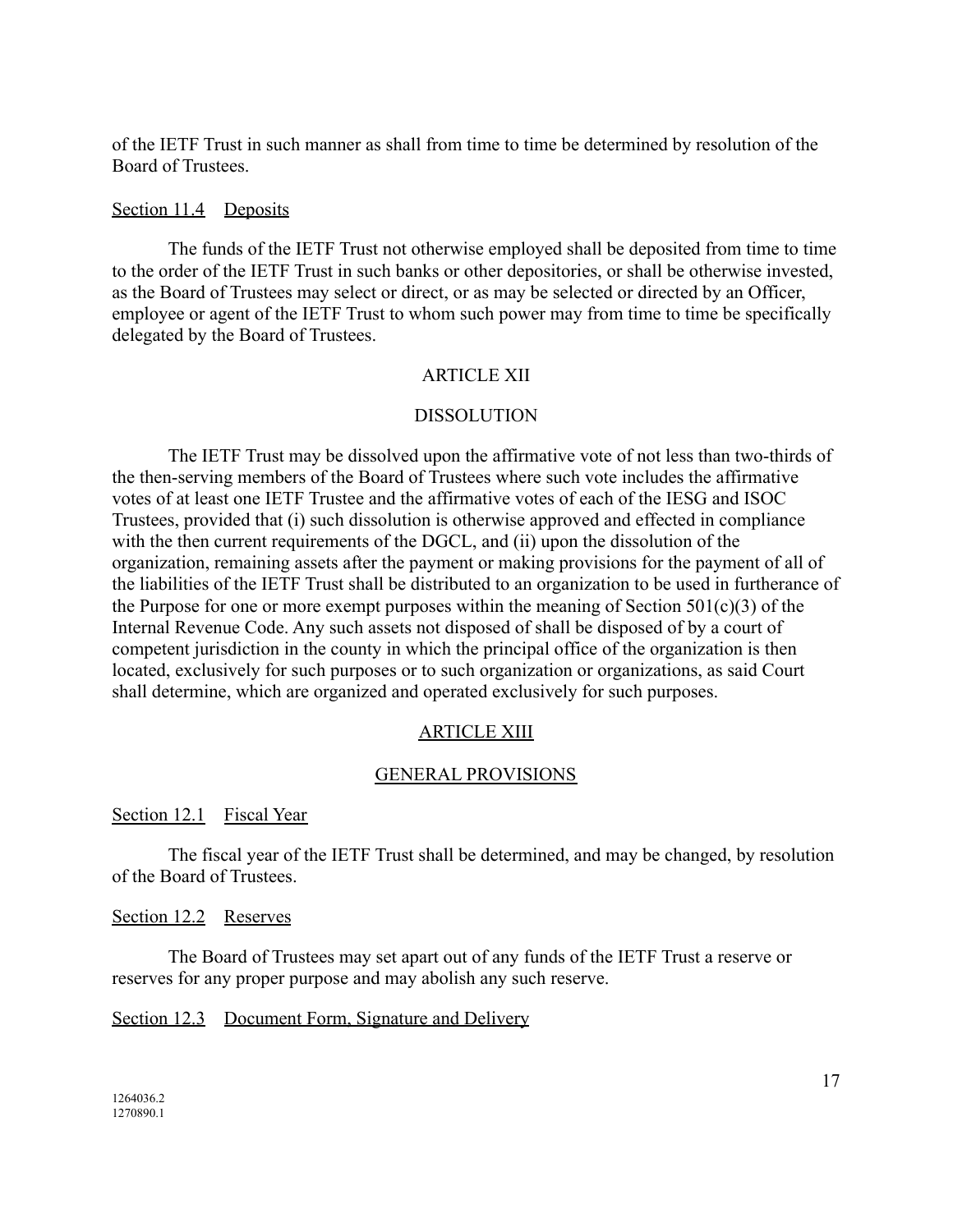Without limiting the manner in which any act or transaction may be documented, or the manner in which a document may be signed or delivered:

(a) Any act or transaction contemplated or governed by the DGCL or the Certificate of Incorporation or these By-laws may be provided for in a document, and an electronic transmission shall be deemed the equivalent of a written document. "Document" means (i) any tangible medium on which information is inscribed, and includes handwritten, typed, printed or similar instruments, and copies of such instruments and (ii) an electronic transmission.

(b) Whenever the DGCL or the Certificate of Incorporation or these By-laws requires or permits a signature, the signature may be a manual, facsimile, conformed or electronic signature. "Electronic signature" means an electronic symbol or process that is attached to, or logically associated with, a document and executed or adopted by a person with an intent to authenticate or adopt the document.

(c) Unless otherwise agreed between the sender and recipient, an electronic transmission shall be deemed delivered to a person for purposes of the DGCL and the Certificate of Incorporation and By-laws when it enters an information processing system that the person has designated for the purpose of receiving electronic transmissions of the type delivered, so long as the electronic transmission is in a form capable of being processed by that system and such person is able to retrieve the electronic transmission. An electronic transmission is delivered under this Section even if no person is aware of its receipt. Receipt of an electronic acknowledgement from an information processing system establishes that an electronic transmission was received but, by itself, does not establish that the content sent corresponds to the content received.

This provision shall not prohibit one or more persons from conducting a transaction in accordance with any electronic signature rules so long as the part or parts of the transaction that are governed by the DGCL are documented, signed and delivered in accordance with this Section or otherwise in accordance with the DGCL. This Section shall apply solely for purposes of determining whether an act or transaction has been documented, and the document has been signed and delivered, in accordance with the DGCL, the Certificate of Incorporation and these By-laws.

# ARTICLE XIV

# AMENDMENTS

Except where such power is expressly limited by law, the Certificate of Incorporation or these By-laws as to any specific action, these By-laws may be altered, amended or repealed, and new By-laws may be adopted, in each case by an affirmative majority vote of the Board of Trustees, acting as Trustees and as members, at any special or regular meeting of the Board of Trustees,